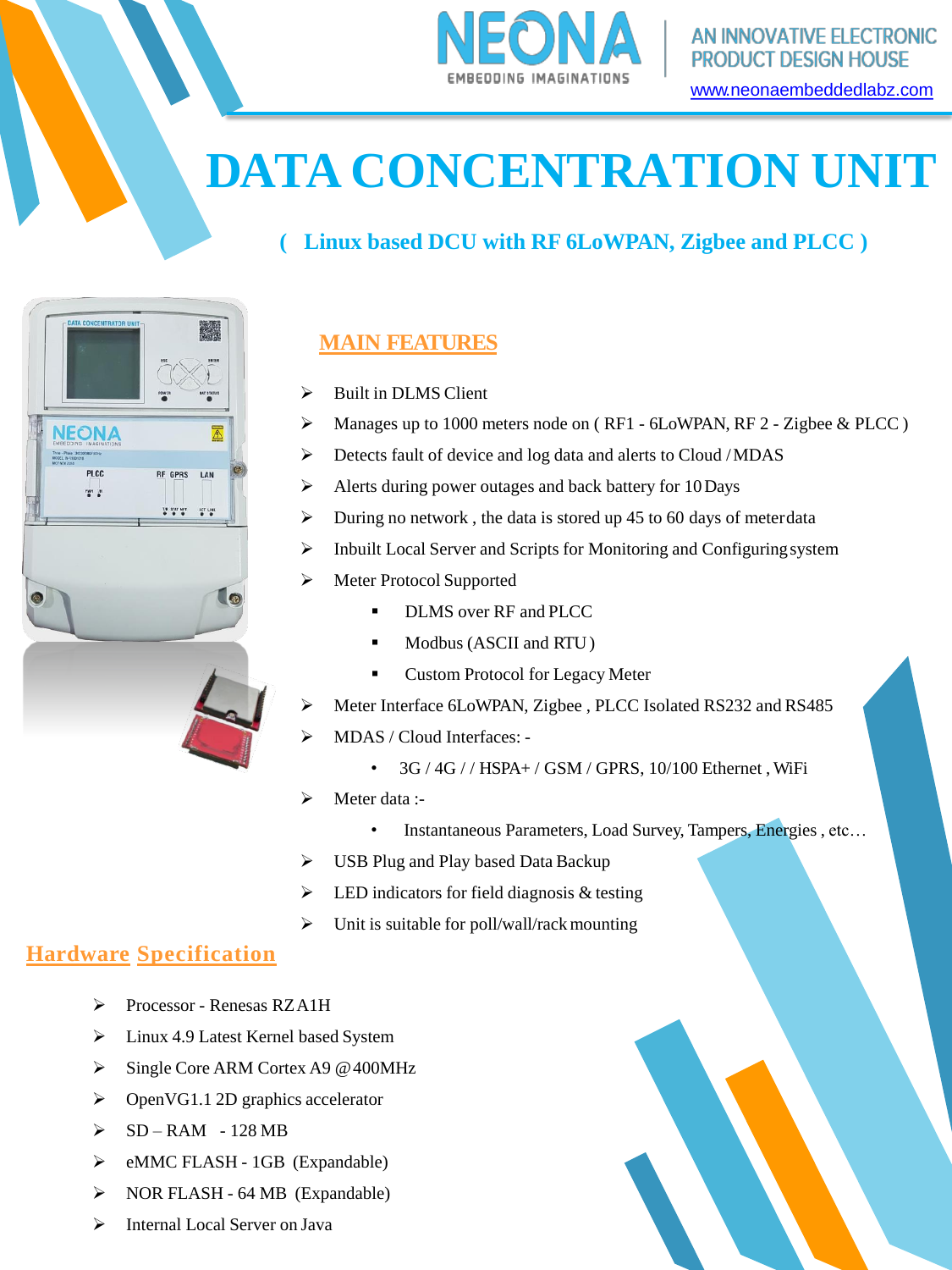

AN INNOVATIVE ELECTRONIC **PRODUCT DESIGN HOUSE** 

[www.neonaembeddedlabz.com](http://www.neonaembeddedlabz.com/)

## **DATA CONCENTRATION UNIT**

### **6LoWPAN, Radio Module, 28 dBm**

High Performance, 920 – 925MHz Transceiver Module Consuming Industry's lowest Power, integrated with Renesas RL78/G1H, complying IEEE 802.15.4 e/g Standards, developed for 6LoWPAN (IPV6 over Wireless Personal AreaNetwork)

- Renesas RL78/G1H, 16 bit MCU with integrated sub GHz Transceiver
- 2FSK/4FSK with support for data rates 50/100/200kbps
- Factory calibrated High TX Power of up to 28 dBm and RX Antenna diversity
- Industry's lowest power consumption in standby mode (6 mA at3.3V)
- Simple UART interface for easy OEM integration

#### **MDAS - Cloud Connection Protocol :-**

- ➢ Direct Amazon Web Service (AWS) IoT with MQTTprotocol
- $\triangleright$  MQTT & TLS 1.2
- ➢ HTTP / HTTPS Connection
- ➢ TLS 1.2 /SSLencryption,
- ➢ AWS Lamda integration to Cloud UI
- ➢ Custom Cloud Support

#### **MDAS - Cloud Dash Board MDAS - Cloud Report**

|                                       |                |                        |                                        |                                                                                                               |                                            | @ Dechbosed<br>C Live Data                    | Select Parameter<br><b>DOULIST</b> |                               | Device List       |                    |
|---------------------------------------|----------------|------------------------|----------------------------------------|---------------------------------------------------------------------------------------------------------------|--------------------------------------------|-----------------------------------------------|------------------------------------|-------------------------------|-------------------|--------------------|
| $\overline{2}$<br>ICD                 | <b>ICDTest</b> | Madhuranoyal           | June 14, 2018                          |                                                                                                               | <b>G'Ormed Cheboot</b><br>$\alpha$ $\beta$ | 5. DOUMERSHIPS                                | $\bullet$ eeu                      | <b>Thing Name</b>             | $\cdot$           | <b>ENVIOR LIST</b> |
| AsianUtilityExpo<br>$\overline{1}$    | sejeu nouuk    | Bangkok                | June 13, 2018                          |                                                                                                               | Comed   of Rebor<br>$\alpha$ $\beta$       | <b>B</b> Happen<br>restant Report             | - Акмендируную                     | 44441.4889                    |                   | PLOG<br><b>BEA</b> |
|                                       |                |                        |                                        |                                                                                                               |                                            |                                               | $2 - 100$<br>historia<br>$\sim$    | <b>RODTER</b><br>NEONALISCUS  | x<br>$\mathbf{a}$ | anu-               |
| Customer name<br>$\ddot{\phantom{a}}$ | DCU Thing Name | Location               | Mated On                               |                                                                                                               |                                            | <b>Monthly Report</b><br><b>Total Dilling</b> | $A$ . costed                       | test_Seycros574               | $\sim$            | <b>GE-DUMS</b>     |
| DCU Lists                             |                |                        |                                        |                                                                                                               | $+$ $\forall$ 99 DCA                       | <b>O</b> Restam Sattisms                      |                                    |                               |                   |                    |
|                                       |                |                        |                                        |                                                                                                               |                                            | <b>III</b> About the                          | Select Time Period                 |                               |                   |                    |
|                                       |                |                        |                                        |                                                                                                               |                                            | St. Logosl                                    | <b>Start Date</b>                  |                               | End Date          |                    |
| <b>RTU Devices</b>                    |                | <b>RF-DLMS Devices</b> |                                        | <b>Total Devices</b>                                                                                          |                                            |                                               | 01 March 2018                      |                               | 31.3.6 2018       |                    |
| Ŕ                                     | $\mathbf{0}$   | 必                      | $\sqrt{2}$                             | o                                                                                                             | 55                                         |                                               |                                    |                               |                   |                    |
|                                       |                |                        |                                        |                                                                                                               |                                            |                                               | Report<br>Telefibling              |                               |                   |                    |
|                                       |                |                        |                                        |                                                                                                               |                                            |                                               | Meter (D)                          | <b>Start Date</b>             | End Date          |                    |
| Total Deu Count                       |                | <b>PLCC Devices</b>    |                                        | <b>RF-A Devices</b>                                                                                           |                                            |                                               | 17                                 | March 1, 2019                 | July 31, 2018     | 8024.000000        |
|                                       | $\overline{2}$ |                        | $\sqrt{2}$                             |                                                                                                               | 51                                         |                                               | 4000                               | March 1, 2010                 | July 91, 2018     | 155,000000         |
| ₩                                     |                | ₩                      |                                        | $^{\circledR}$                                                                                                |                                            |                                               | Volt vs Time                       | <b>County</b> with the Prints |                   |                    |
|                                       |                |                        |                                        |                                                                                                               |                                            |                                               | <b>DOM: N</b>                      |                               |                   |                    |
| <b>Overall Devices</b>                |                |                        |                                        |                                                                                                               |                                            |                                               |                                    |                               |                   |                    |
|                                       |                |                        |                                        |                                                                                                               |                                            |                                               |                                    |                               |                   |                    |
|                                       |                |                        |                                        |                                                                                                               |                                            |                                               |                                    |                               |                   |                    |
|                                       |                |                        |                                        |                                                                                                               |                                            |                                               | <b>COL</b>                         |                               |                   |                    |
| Dashboard                             |                |                        |                                        |                                                                                                               |                                            |                                               | ren.<br>-                          |                               |                   |                    |
|                                       |                |                        |                                        |                                                                                                               |                                            |                                               | Power Factor vs Time               |                               |                   |                    |
|                                       |                |                        |                                        |                                                                                                               |                                            |                                               | $\sim$<br>$\sim$ $\sim$            | Present Position on Time      |                   |                    |
|                                       |                |                        |                                        | $\hat{\mathbf{a}}$ Helio admit, Smile & be happy and let that happiness spread everywhere you go $\mathbf{v}$ |                                            |                                               | 0.8                                |                               |                   |                    |
|                                       |                |                        |                                        |                                                                                                               |                                            |                                               |                                    |                               |                   |                    |
| 139.162.21.40/dashboard/              |                |                        | 70% … 图台 Q. Search                     |                                                                                                               |                                            |                                               | $-1.5$                             |                               |                   |                    |
|                                       |                |                        |                                        |                                                                                                               |                                            |                                               | 0.3.                               |                               |                   |                    |
|                                       |                |                        | <b>@</b> Dashboard   DCU Web A   X   + |                                                                                                               |                                            |                                               | 0.8.<br>$-0.3 -$                   |                               |                   |                    |
|                                       |                |                        |                                        |                                                                                                               |                                            |                                               | A.                                 |                               |                   |                    |